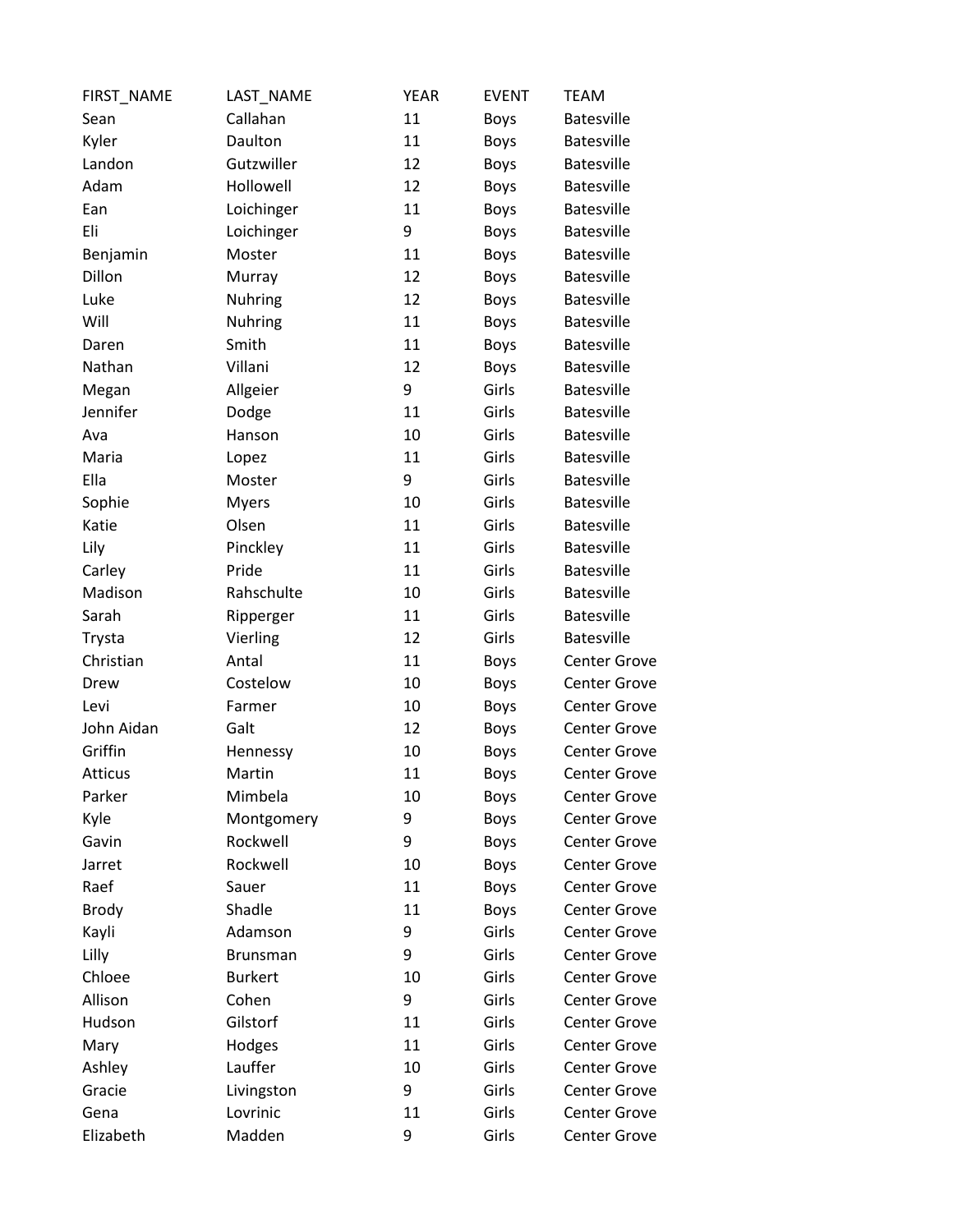| Ellie          | Nguyen         | 9  | Girls       | <b>Center Grove</b>       |
|----------------|----------------|----|-------------|---------------------------|
| Lara           | Phipps         | 9  | Girls       | <b>Center Grove</b>       |
| Lindsay        | Ponder         | 9  | Girls       | <b>Center Grove</b>       |
| Grayson        | Roberts        | 9  | Girls       | Center Grove              |
| Jillian        | Schemmel       | 10 | Girls       | <b>Center Grove</b>       |
| Mercedes       | Schemmel       | 12 | Girls       | <b>Center Grove</b>       |
| Rebecca        | Stockman       | 11 | Girls       | Center Grove              |
| Lauren         | Todd           | 11 | Girls       | <b>Center Grove</b>       |
| Ethan          | Campbell       | 12 | <b>Boys</b> | <b>East Central</b>       |
| Nico           | Dimeglio       | 11 | <b>Boys</b> | <b>East Central</b>       |
| parker         | Fleming        | 11 | <b>Boys</b> | <b>East Central</b>       |
| Owen           | Hagen          | 12 | Boys        | <b>East Central</b>       |
| Logan          | <b>Hicks</b>   | 9  | Boys        | <b>East Central</b>       |
| John           | Hotel          | 12 | Boys        | <b>East Central</b>       |
| David          | Massingale     | 9  | <b>Boys</b> | <b>East Central</b>       |
| <b>Brody</b>   | Sandlin        | 11 | <b>Boys</b> | <b>East Central</b>       |
| Michael        | Schwebach      | 11 | <b>Boys</b> | <b>East Central</b>       |
| Reilly         | Small          | 12 | Boys        | <b>East Central</b>       |
| James          | Stenger        | 12 | <b>Boys</b> | <b>East Central</b>       |
| Griffin        | Werner         | 12 | <b>Boys</b> | <b>East Central</b>       |
| Jessica        | Bender         | 9  | Girls       | <b>East Central</b>       |
| Rachel         | Campbell       | 10 | Girls       | <b>East Central</b>       |
| Hannah         | Doan           | 10 | Girls       | <b>East Central</b>       |
| Faith          | Henderson      | 9  | Girls       | <b>East Central</b>       |
| Jada           | <b>Hicks</b>   | 11 | Girls       | <b>East Central</b>       |
| Jocelyn        | Inderhees      | 9  | Girls       | <b>East Central</b>       |
| Kendall        | Pflum          | 9  | Girls       | <b>East Central</b>       |
| Noah           | <b>Barker</b>  | 11 | <b>Boys</b> | <b>Franklin Community</b> |
| Joshua         | <b>Barnett</b> | 9  | <b>Boys</b> | <b>Franklin Community</b> |
| Zion           | <b>Barnett</b> | 11 | <b>Boys</b> | <b>Franklin Community</b> |
| Zackary        | <b>Bray</b>    | 10 | <b>Boys</b> | <b>Franklin Community</b> |
| Caleb          | Cadwell        | 12 | <b>Boys</b> | <b>Franklin Community</b> |
| Jaden          | Crisafulli     | 10 | Boys        | <b>Franklin Community</b> |
| Benjamin       | Daene          | 12 | Boys        | <b>Franklin Community</b> |
| Mason          | Daniel         | 10 | Boys        | <b>Franklin Community</b> |
| Anthony        | McDonald       | 12 | Boys        | <b>Franklin Community</b> |
| Garrett        | Mills          | 12 | <b>Boys</b> | <b>Franklin Community</b> |
| Ty             | Murphy         | 10 | Boys        | Franklin Community        |
| Ethan          | Reider         | 10 | <b>Boys</b> | <b>Franklin Community</b> |
| <b>Beckett</b> | Small          | 11 | Boys        | <b>Franklin Community</b> |
| Daniel         | Stayte         | 11 | <b>Boys</b> | Franklin Community        |
| Noah           | Stevenson      | 10 | Boys        | <b>Franklin Community</b> |
| Luke           | Taylor         | 12 | Boys        | <b>Franklin Community</b> |
| <b>Blane</b>   | Terry          | 10 | Boys        | <b>Franklin Community</b> |
| Caleb          | Wilson         | 10 | Boys        | <b>Franklin Community</b> |
| Gavin          | Wilson         | 9  | Boys        | <b>Franklin Community</b> |
| Mikayla        | Cadwell        | 12 | Girls       | <b>Franklin Community</b> |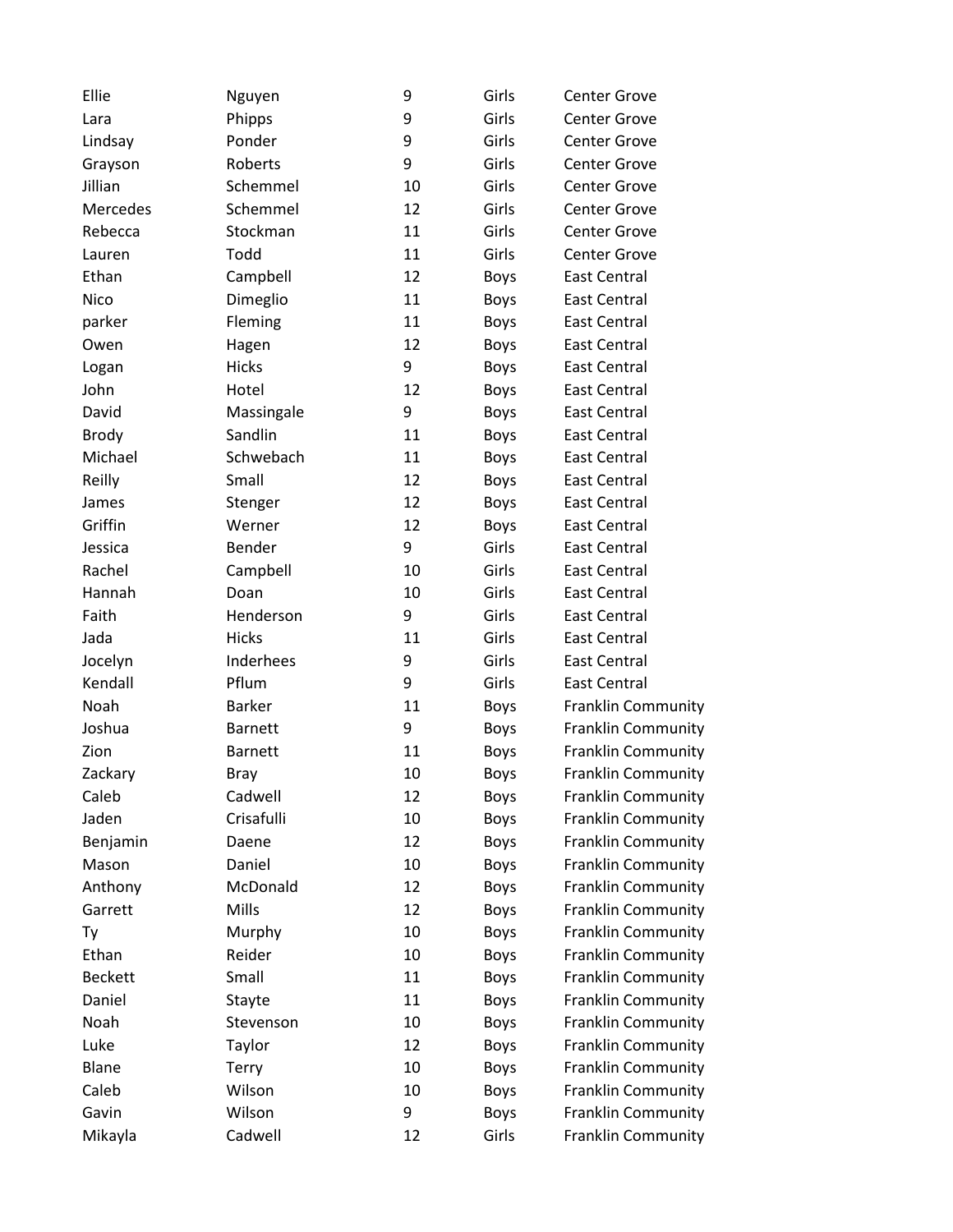| Sydney         | Clements    | 12 | Girls       | <b>Franklin Community</b>  |
|----------------|-------------|----|-------------|----------------------------|
| Abigail        | Demaree     | 10 | Girls       | Franklin Community         |
| Madison        | Gregory     | 10 | Girls       | <b>Franklin Community</b>  |
| Madison        | Hager       | 12 | Girls       | <b>Franklin Community</b>  |
| Isabella       | Hoge-Mills  | 9  | Girls       | <b>Franklin Community</b>  |
| Emma           | Hunt        | 10 | Girls       | <b>Franklin Community</b>  |
| Jenna          | Kaster      | 10 | Girls       | <b>Franklin Community</b>  |
| Lauren         | Klem        | 9  | Girls       | <b>Franklin Community</b>  |
| Lillian        | Lacy        | 12 | Girls       | <b>Franklin Community</b>  |
| Samantha       | Love        | 9  | Girls       | <b>Franklin Community</b>  |
| Mallory        | Luse        | 10 | Girls       | Franklin Community         |
| Jenna          | Newton      | 11 | Girls       | <b>Franklin Community</b>  |
| Maria          | Shaw        | 9  | Girls       | <b>Franklin Community</b>  |
| Hailey         | Stewart     | 9  | Girls       | <b>Franklin Community</b>  |
| Amelia         | Tisdale     | 10 | Girls       | <b>Franklin Community</b>  |
| Eran           | Treibic     | 10 | Girls       | <b>Franklin Community</b>  |
| Sydney         | Woodward    | 9  | Girls       | <b>Franklin Community</b>  |
| Caleb          | Berkemeier  | 9  | Boys        | Greensburg                 |
| Hayden         | <b>Butz</b> | 10 | <b>Boys</b> | Greensburg                 |
| Wyatt          | Clifford    | 9  | Boys        | Greensburg                 |
| TJ             | Gorman      | 9  | Boys        | Greensburg                 |
| Jake           | Hawkins     | 9  | Boys        | Greensburg                 |
| <b>Bryant</b>  | Merritt     | 10 | <b>Boys</b> | Greensburg                 |
| Nate           | Murray      | 10 | Boys        | Greensburg                 |
| Sawyer         | Sanders     | 11 | Boys        | Greensburg                 |
| Cameron        | Schwartz    | 9  | Boys        | Greensburg                 |
| Kole           | Stephens    | 11 | Boys        | Greensburg                 |
| Jake           | Taylor      | 9  | Boys        | Greensburg                 |
| Vaughn         | Verzo       | 10 | <b>Boys</b> | Greensburg                 |
| Kalob          | Williams    | 10 | <b>Boys</b> | Greensburg                 |
| Olivia         | Colson      | 12 | Girls       | Greensburg                 |
| Hannah         | Crowell     | 9  | Girls       | Greensburg                 |
| Allyson        | Foster      | 9  | Girls       | Greensburg                 |
| Dominique      | Guillory    | 9  | Girls       | Greensburg                 |
| <b>Brenner</b> | Hanna       | 12 | Girls       | Greensburg                 |
| Malana         | Kramer      | 9  | Girls       | Greensburg                 |
| Emily          | Mangels     | 11 | Girls       | Greensburg                 |
| Sophie         | Nobbe       | 11 | Girls       | Greensburg                 |
| Liz            | Pavy        | 12 | Girls       | Greensburg                 |
| Sarah          | Santiago    | 11 | Girls       | Greensburg                 |
| Kylee          | Simpson     | 10 | Girls       | Greensburg                 |
| Sarah          | Stapp       | 10 | Girls       | Greensburg                 |
| Franchesca     | Verzo       | 9  | Girls       | Greensburg                 |
| Emma           | Wilmer      | 12 | Girls       | Greensburg                 |
| Owen           | Harder      | 11 | Boys        | Greenwood Christian        |
| Whitney        | Smith       | 11 | Girls       | Greenwood Christian        |
| Erick          | Cornejo     | 12 | Boys        | <b>Greenwood Community</b> |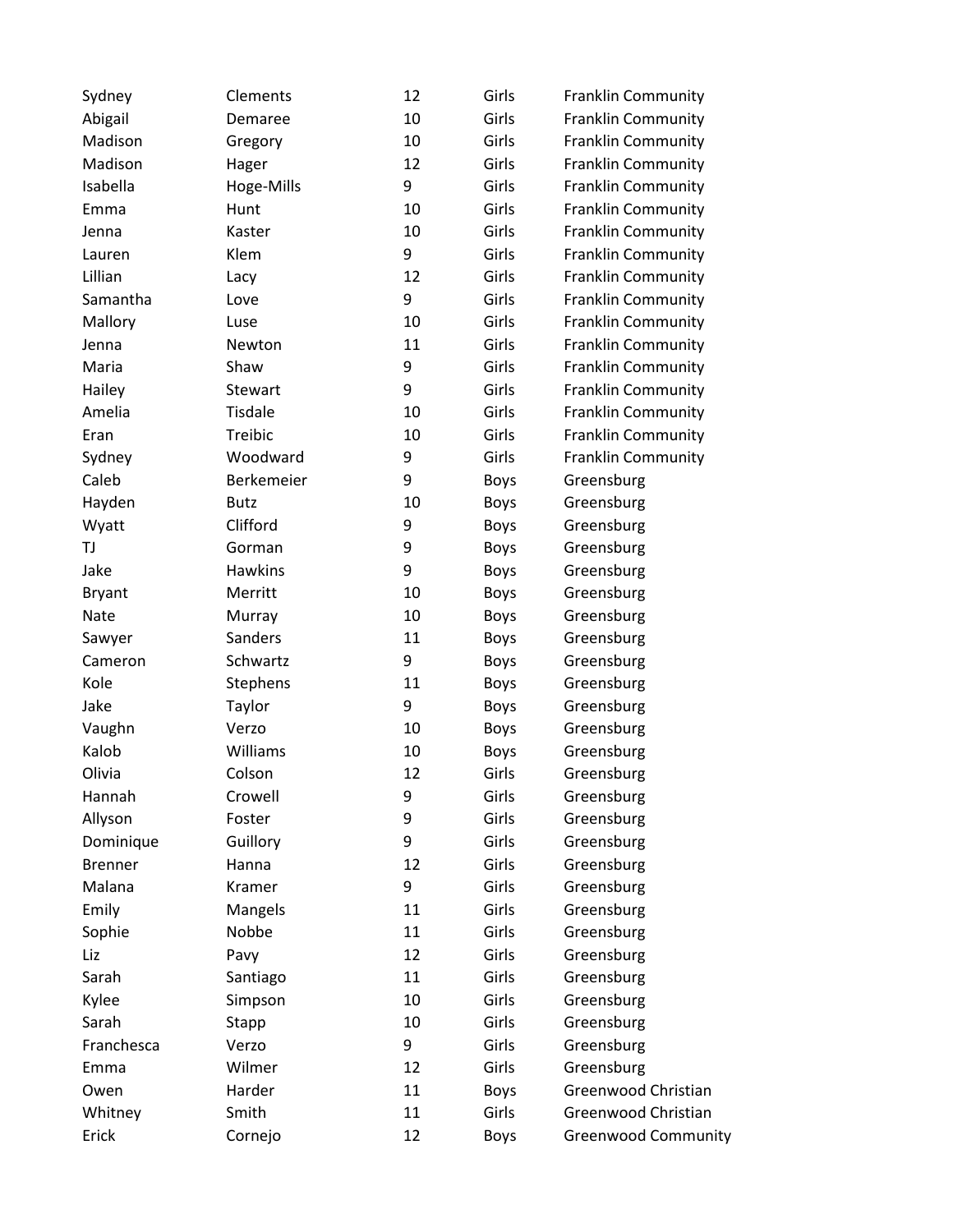| Oren          | Fiesel         | 9  | <b>Boys</b> | <b>Greenwood Community</b> |
|---------------|----------------|----|-------------|----------------------------|
| Hunter        | Geloff         | 11 | Boys        | <b>Greenwood Community</b> |
| John          | Gries          | 10 | Boys        | <b>Greenwood Community</b> |
| Samuel        | Grimes         | 9  | Boys        | <b>Greenwood Community</b> |
| Donald        | Heichel        | 9  | Boys        | <b>Greenwood Community</b> |
| Dalton        | Hockersmith    | 9  | Boys        | <b>Greenwood Community</b> |
| <b>Stuart</b> | Luhigo         | 9  | Boys        | <b>Greenwood Community</b> |
| Noah          | McCracken      | 12 | Boys        | <b>Greenwood Community</b> |
| Clifford      | Meyer          | 11 | Boys        | <b>Greenwood Community</b> |
| Carter        | Reynolds       | 12 | Boys        | <b>Greenwood Community</b> |
| Noah          | Rollings       | 10 | Boys        | <b>Greenwood Community</b> |
| Ronald        | Stone          | 12 | Boys        | <b>Greenwood Community</b> |
| Nicholas      | VanBibber      | 9  | <b>Boys</b> | <b>Greenwood Community</b> |
| Conner        | Watson         | 11 | Boys        | <b>Greenwood Community</b> |
| <b>Trace</b>  | Wharton        | 9  | Boys        | <b>Greenwood Community</b> |
| Caleb         | Worgess        | 10 | Boys        | <b>Greenwood Community</b> |
| Ava           | Leininger      | 12 | Girls       | <b>Greenwood Community</b> |
| Selena        | Pinon          | 11 | Girls       | <b>Greenwood Community</b> |
| Jackson       | Fenton         | 12 | Boys        | <b>Indian Creek</b>        |
| Christoffer   | Lister         | 12 | Boys        | <b>Indian Creek</b>        |
| Ryder         | Marshall       | 10 | Boys        | <b>Indian Creek</b>        |
| Jack          | Mitchell       | 12 | Boys        | <b>Indian Creek</b>        |
| Kiley         | <b>Breeden</b> | 12 | Girls       | <b>Indian Creek</b>        |
| Phoebe        | Dowty          | 9  | Girls       | <b>Indian Creek</b>        |
| Paige         | laria          | 10 | Girls       | <b>Indian Creek</b>        |
| Paxton        | Marshall       | 11 | Girls       | <b>Indian Creek</b>        |
| Hannah        | Seitzinger     | 9  | Girls       | <b>Indian Creek</b>        |
| Amanda        | Ulerick        | 11 | Girls       | <b>Indian Creek</b>        |
| Luci          | Woodrum        | 12 | Girls       | <b>Indian Creek</b>        |
| Damon         | Hughes         | 12 | Boys        | Jac-Cen-Del                |
| Joshua        | Pohle          | 11 | <b>Boys</b> | Jac-Cen-Del                |
| Lauryn        | Dilk           | 12 | Girls       | Jac-Cen-Del                |
| Cloey         | Simon          | 11 | Girls       | Jac-Cen-Del                |
| Kayla         | Simon          | 11 | Girls       | Jac-Cen-Del                |
| Kaytlin       | Sizemore       | 12 | Girls       | Jac-Cen-Del                |
| Gabriel       | Hensley        | 10 | Boys        | Lawrenceburg               |
| Grant         | Hensley        | 10 | Boys        | Lawrenceburg               |
| Aneesa        | Schwarz        | 10 | Girls       | Lawrenceburg               |
| Ayden         | Potts          | 9  | Boys        | Milan                      |
| Benjamin      | Riehle         | 9  | Boys        | Milan                      |
| Lucy          | Lillis         | 11 | Girls       | Milan                      |
| Renee         | Lillis         | 11 | Girls       | Milan                      |
| <b>Broden</b> | Goodman        | 11 | Boys        | Monrovia                   |
| Tucker        | Rahn           | 9  | <b>Boys</b> | Monrovia                   |
| Arielle       | Collins        | 11 | Girls       | Monrovia                   |
| Faith         | Cox            | 10 | Girls       | Monrovia                   |
| Emma          | Gaston         | 11 | Girls       | Monrovia                   |
|               |                |    |             |                            |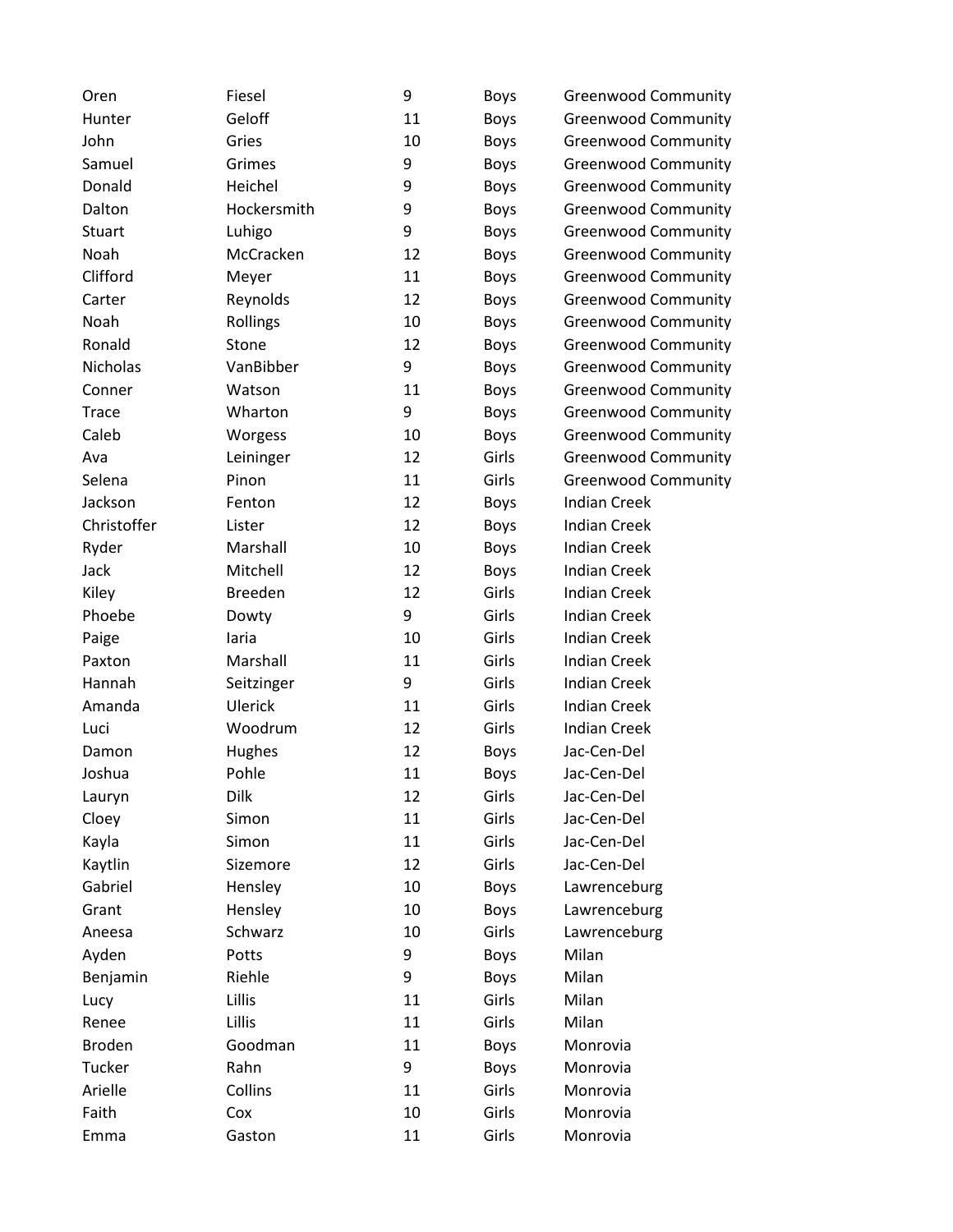| Lacey         | Kitchen       | 12 | Girls       | Monrovia                 |
|---------------|---------------|----|-------------|--------------------------|
| Faith         | Nagel         | 11 | Girls       | Monrovia                 |
| Liliane       | Riddle        | 12 | Girls       | Monrovia                 |
| Justis        | <b>Teters</b> | 10 | Girls       | Monrovia                 |
| Ashley        | Trudeau       | 11 | Girls       | Monrovia                 |
| Flower        | Vare          | 10 | Girls       | Monrovia                 |
| Nathan        | <b>Burns</b>  | 10 | <b>Boys</b> | Mooresville              |
| Benjamin      | Cox           | 11 | Boys        | Mooresville              |
| Tyler         | Gercak        | 9  | Boys        | Mooresville              |
| <b>Brice</b>  | Kennedy       | 11 | <b>Boys</b> | Mooresville              |
| Avery         | Peterson      | 10 | Boys        | Mooresville              |
| Devon         | Theriac       | 12 | Boys        | Mooresville              |
| Wyatt         | Watson        | 10 | Boys        | Mooresville              |
| Mason         | Wolfe         | 12 | <b>Boys</b> | Mooresville              |
| Lyvia         | Salo          | 9  | Girls       | Mooresville              |
| Chloe         | Walsh         | 12 | Girls       | Mooresville              |
| <b>Brooke</b> | Wilson        | 9  | Girls       | Mooresville              |
| Lily          | Wymer         | 12 | Girls       | Mooresville              |
| Addie         | Gauck         | 9  | Girls       | North Decatur            |
| Jenna         | Walton        | 11 | Girls       | North Decatur            |
| Peter         | Heile         | 12 | Boys        | <b>Oldenburg Academy</b> |
| Lleyton       | Knecht        | 11 | Boys        | <b>Oldenburg Academy</b> |
| Tyler         | Kuntz         | 12 | <b>Boys</b> | <b>Oldenburg Academy</b> |
| Carson        | Phillips      | 9  | <b>Boys</b> | Oldenburg Academy        |
| Noah          | Schenk        | 9  | <b>Boys</b> | <b>Oldenburg Academy</b> |
| Jonah         | Short         | 9  | <b>Boys</b> | <b>Oldenburg Academy</b> |
| Carter        | Walsman       | 10 | Boys        | Oldenburg Academy        |
| Carson        | Wolber        | 11 | <b>Boys</b> | Oldenburg Academy        |
| Exander       | Clark         | 10 | <b>Boys</b> | <b>Rising Sun</b>        |
| Nate          | Elliott       | 9  | <b>Boys</b> | <b>Rising Sun</b>        |
| <b>Brian</b>  | Givan         | 12 | <b>Boys</b> | <b>Rising Sun</b>        |
| Nathaniel     | Graver        | 10 | <b>Boys</b> | <b>Rising Sun</b>        |
| Ethan         | Markland      | 9  | <b>Boys</b> | <b>Rising Sun</b>        |
| Peyton        | Merica        | 10 | <b>Boys</b> | <b>Rising Sun</b>        |
| Grant         | Taylor        | 11 | Boys        | <b>Rising Sun</b>        |
| Dalton        | Vinup         | 12 | <b>Boys</b> | <b>Rising Sun</b>        |
| Michael       | Fox           | 11 | <b>Boys</b> | Shelbyville              |
| Taige         | Mummert       | 12 | <b>Boys</b> | Shelbyville              |
| Stefanie      | Howard        | 11 | Girls       | Shelbyville              |
| Ella          | Bashor        | 12 | Girls       | South Dearborn           |
| Grayce        | Klayer        | 11 | Girls       | South Dearborn           |
| Amanda        | Mathews       | 12 | Girls       | South Dearborn           |
| Emily         | Rector        | 12 | Girls       | South Dearborn           |
| Rachel        | Rohe          | 12 | Girls       | South Dearborn           |
| Trevor        | Newby         | 11 | <b>Boys</b> | South Decatur            |
| Kate          | Hamilton      | 9  | Girls       | South Decatur            |
| Hayden        | Hooten        | 10 | <b>Boys</b> | South Ripley             |